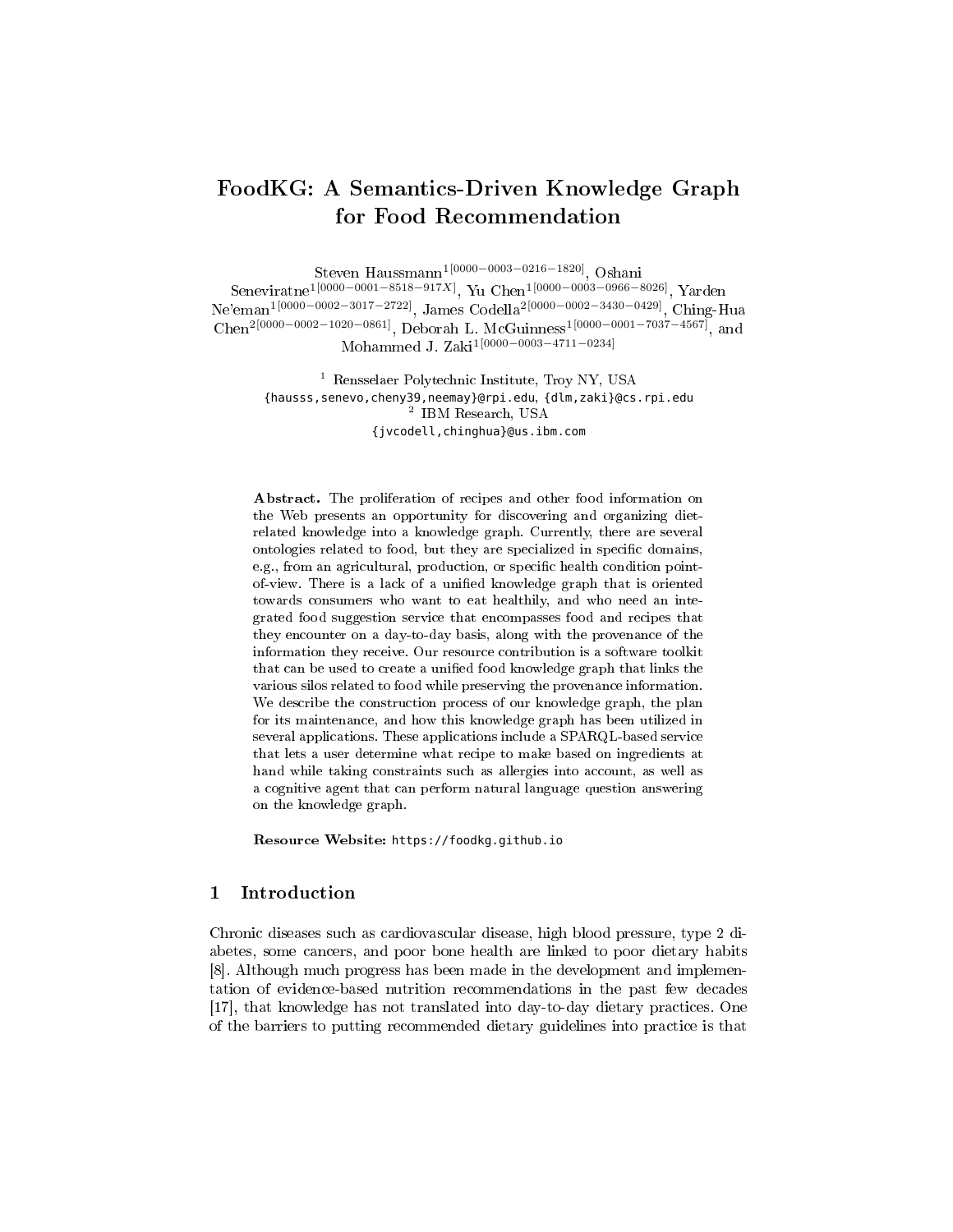the personalization of the guidelines (e.g., with respect to cultural and lifestyle differences) is largely left to individuals. Much more than just watching one's caloric, fat, salt, and sugar intake, guidelines also advise individuals to eat a variety of nutrient-dense foods. Thus, the number of nutritional parameters that need to be considered can become overwhelming.

A natural solution to this problem is to provide an intelligent and automated method for recommending foods. Trattner et al. [23] provide a comprehensive review of the state-of-the-art in food recommender systems. They highlight a recent but growing focus on not only recommending likable foods but going further and ensuring that they are healthful foods as well. The authors note that, despite its importance, food recommendation, in comparison to other domains, is relatively under-researched. Among the several works they reviewed, only [11] involved the use of semantics, motivating the need for methodologies for constructing a food-focused knowledge graph.

Knowledge graphs (KGs) have an important role in organizing the information we encounter on a day-to-day basis and making it more broadly available to both humans and machines. KGs have been used for a variety of tasks, including relationship prediction, searching for similar items, and question answering [6]. While machine learning algorithms can effectively answer questions, they are notorious for producing answers that are hard to explain, especially automatically. Knowledge graphs make it possible to produce automatic explanations of how answers were derived. Interoperability is another important aspect of knowledge graphs, as they enable understanding and reuse. However, the elusiveness of standards and best practices in this area poses a substantial challenge for knowledge engineers who want to maximize KG discovery and reuse, as dictated by the FAIR (Findable, Accessible, Interoperable, Reusable) principles [24].

In this paper, we discuss our methodology for extracting and maintaining publicly available data about food, and for constructing a knowledge graph that can be consumed by both humans and machines, thus providing useful food recommendations that can in turn promote healthier lifestyles. It is important to note that ours is the first extensive  $FoodKG$  resource spanning recipes, ingredients, and nutrients that covers over a million recipes and 67 million triples (see https://foodkg.github.io). The novelty and main contribution of our resource is its scope and inclusiveness, not only considering the different datasets it integrates, but the linking with health concepts and the offering of a questionanswering service as an application.

#### 1.1 Use Case

Our use case is designed to assist people in personalizing their dietary goals by providing them with information to improve the alignment between their eating behaviors and general nutritional recommendations. For example, consider the American Diabetes Association's (ADA; [1]) recommendation that "Carbohydrate intake from whole grains, vegetables, fruits, legumes, and dairy products, with an emphasis on foods higher in fiber and lower in glycemic load, should be advised over other sources, especially those containing sugars". Unfortunately,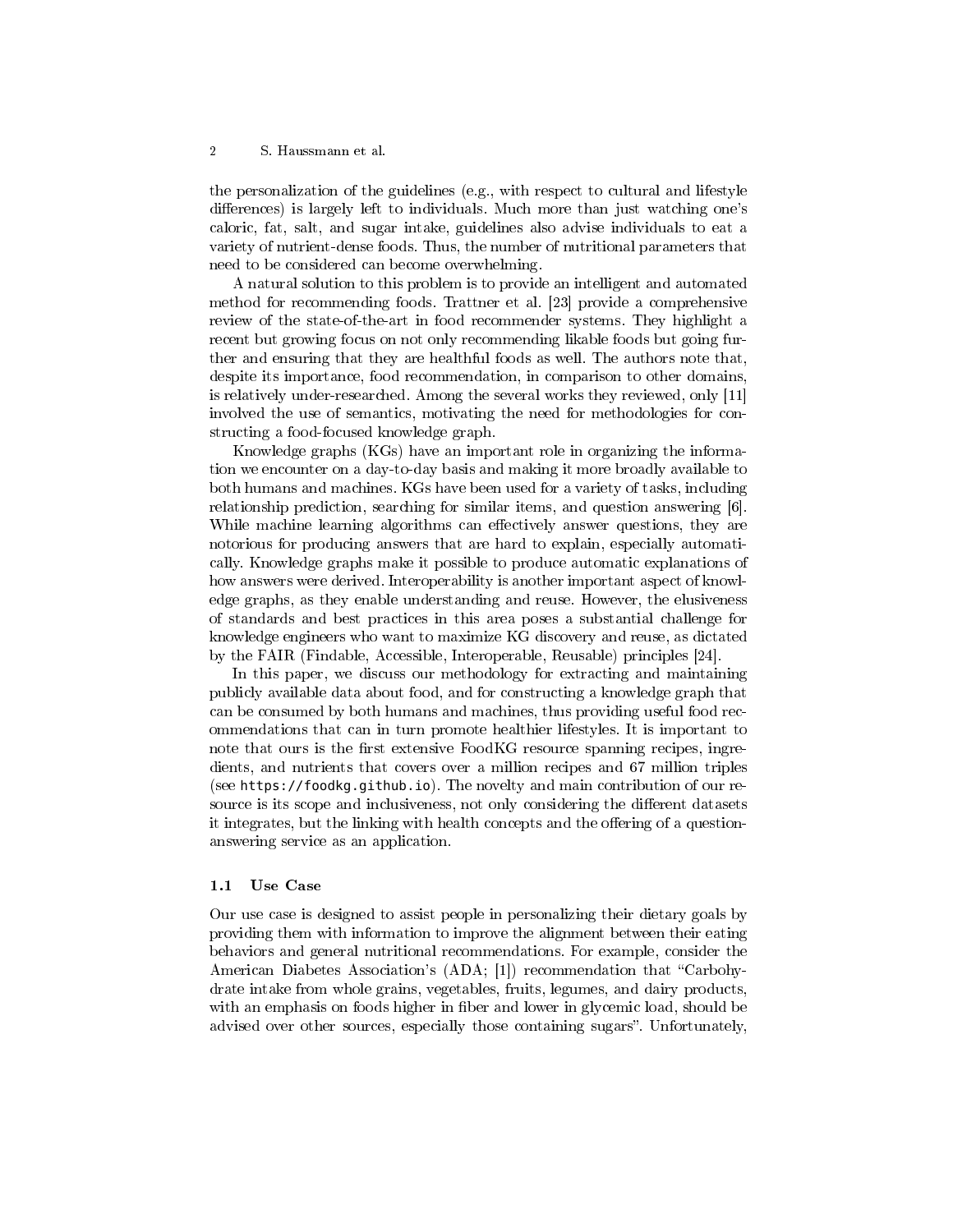translating this into healthful yet palatable food choices can be a daunting task for many individuals, which is partly due to the fact that knowledge is scattered across multiple sources. Thus, our goal is to assist people in exploring how different modifications to their meals can affect their alignment with guidelines by providing a robust system that can be used to construct a Food Knowledge Graph (FoodKG).

Some of the competency questions (i.e., the questions that help capture the scope, content, and the form of evaluation of the knowledge that is modeled) include questions such as: What are the ingredients and the total calorie count of a piece of a chocolate cake according to  $\text{USDA}^3$  nutritional data?". The answer may include butter, eggs, sugar, flour, milk, and cocoa powder for the ingredients, and a calorie count of 424. For a diabetic who is trying to abide by the ADA guidelines, a question like, "How can I increase the fiber content of this cake?" may be a natural follow-up question to ask. Similarly, a person suffering from lactose intolerance may ask What can I substitute for milk in chocolate cake?". Answering questions like this is not possible from sources such as DBpedia<sup>4</sup> alone, because the information from those sources is not complete. For  $\epsilon_{\rm example,\,the}\, \emph{dbo:} ingredients^5$  for the resource  $\emph{dbr:} Chocolate\_cake^6$  contains only dbr:Cocoa\_powder and dbr:Chocolate. FoodKG contains additional information from online recipe sites, along with the corresponding nutrient information from USDA, that has more relevant information than what is available on DBpedia. Therefore, to answer this question, we can use the semantic structure of our knowledge graph to suggest that whole wheat flour be used instead of white flour, or that soy or almond milk be used instead of cow's milk, or that margarine be used instead of butter.

To address questions like those posed above, we present a methodology that can be used to extract publicly available data on food and construct a semantically meaningful knowledge graph that can power applications to help consumers understand their foods and discover substitutions.

# 2 Related Work

Ontologies representing food are a well-studied topic. The Food Ontology is a universal "farm to fork" food vocabulary [9] that covers the provenance of food contained within the ontology. However, FoodOn lacks nutrition information and recipes, which is our focus. The Personalized Information Platform for Health and Life Services (PIPS) is a large-scale European Union project dedicated to the development of new ways to deliver healthcare [5]. It describes a food ontology that incorporates nutritional information such that it can be

<sup>3</sup> USDA refers to US Department of Agriculture. https://www.usda.gov

<sup>&</sup>lt;sup>4</sup> DBpedia [2] has structured content from the information created in the Wikipedia.

 $5$  The dbo prefix refers to http://dbpedia.org/ontology and dbo:ingredient dereferences to http://dbpedia.org/ontology/ingredient.

 $6$  The dbr prefix refers to http://dbpedia.org/resource and  $dbr:Chocolate\_cake$ dereferences to http://dbpedia.org/resource/Chocolate\\_cake.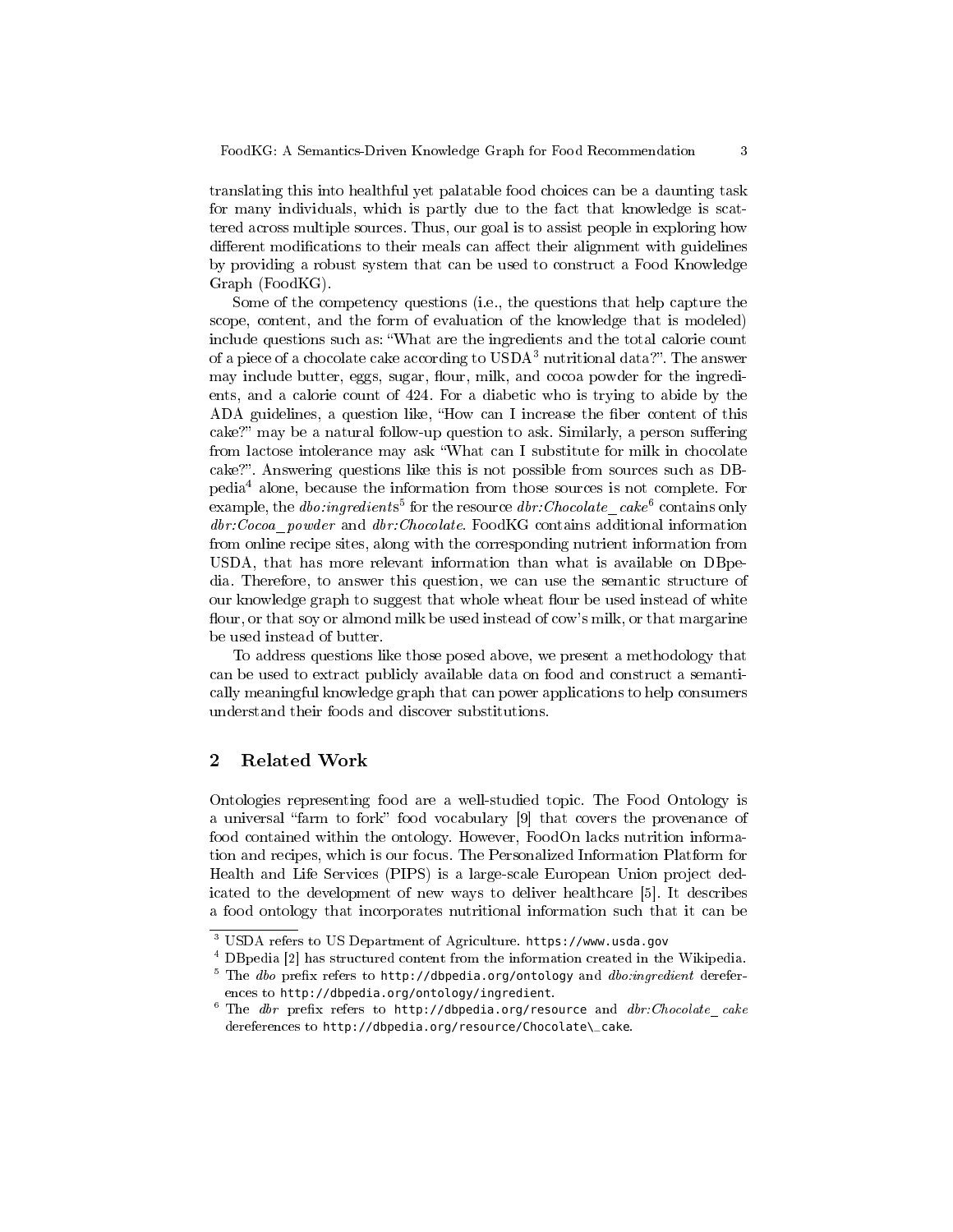applied to help manage different health conditions like diabetes. A similar ontology is described in [7] for use by hypertensive individuals. The Healthy Life Style (HeLiS) Ontology includes a subportion focused on food, including concepts such as `BasicFood' and `Recipe' [10]. It aligns well with our own goal, although it has a somewhat reduced scope. The Food Product Ontology [16] is designed for business purposes. It includes concepts such as price and brand, which is more suitable for food suppliers than end users. The Cooking Ontology [3] comprises four main classes-actions, foods, recipes, and utensilswith supplementary class units, measures, and equivalencies, and the ontology is integrated into a dialogue system to answer the questions. However, they currently do not support a version in English, and have not mapped to comparable classes in other ontologies, which is essential for reuse. Similarly, the BBC Food Ontology (https://www.bbc.co.uk/ontologies/fo/1.1) only constructs the important concepts and needs to cooperate with other existing ontologies to work better. The SmartProducts Network of Ontologies (http: //projects.kmi.open.ac.uk/smartproducts/ontology.html) also contains a food ontology, however our USDA nutrients ontology has more than twice as many food items as in their food\_nutrients.owl ontology.

The FOod in Open Data (FOOD) [20] project implements existing ontology designs for foods that are designated as "protected" in the European Union, and then extracts data contained in the Italian agricultural policy documents to produce Linked Open Data (LOD) for public use. However, they focus on characteristics important for policy evaluation and enforcement, rather than for health. Other systems include an information retrieval system that incorporates knowledge from domains of food, health, and nutrition, to recommend food health information based on the users' conditions and preferences is described in [14], and the food search through knowledge graphs [26] focuses on the user's ratings and opinions on tapas/pintxos (small bites/dishes). Finally, the FOODS-Diabetes ontology [22] is meant for medical providers to plan patient meals in terms of caloric intakes, etc., and does not include any recipes or ingredients.

The "internet of food" review [4], and the LOV4iot project  $[13]$  (http:// lov4iot.appspot.com/?p=lov4iot-food) list a number of other food related ontologies. Different food ontologies focus on different aspects of food, such as chemical compositions, supermarket locations, food sources/packaging, and so on. Our focus is on recommendation in the context of personalized health, i.e., suggesting similar or alternative foods and recipes that are more healthy.

# 3 Data Acquisition

The resource contribution introduced in this paper aims to bridge the gaps between silos of data. However, gathering and integrating data from many sources leads to several challenges with consistency, accuracy, and completeness:

- Invalid data - some textual data contains characters that are illegal in an RDF based knowledge graph, requiring escaping. Escaping itself can pose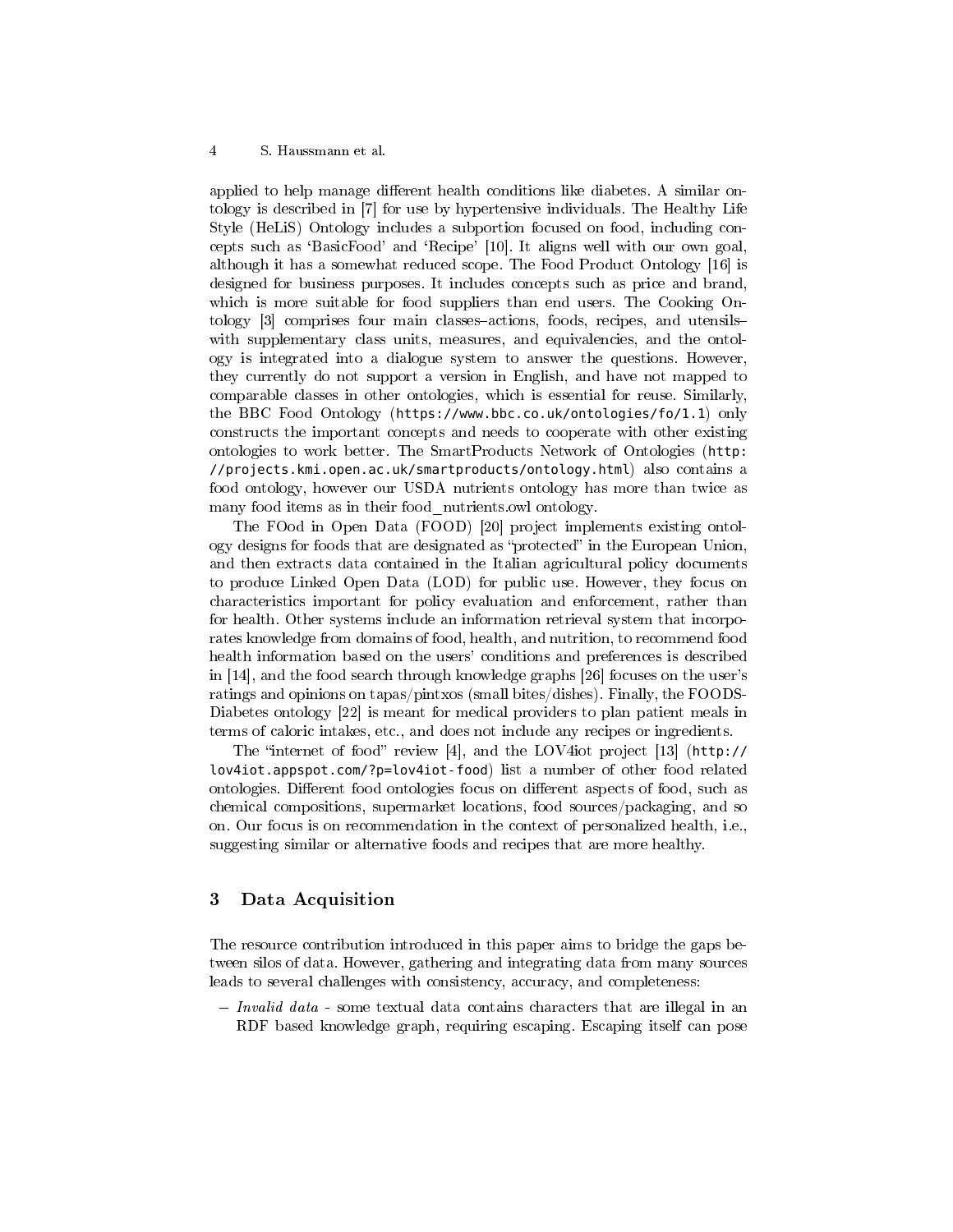problems for entity recognition and resolution; it must be applied consistently at all stages of the process.

- $\overline{I}$  *Incomplete data* recipes may lack quantities for ingredients, or provide non-standard units of measure (e.g. "to taste", "as needed", "a few shakes"). Nutrient data might be incomplete, with only some nutrients tabulated.
- $-$  Ambiguous entities  $-$  many ingredients are difficult to tie to a specific food item. This has several root causes, such as local spellings and spelling errors; local names and synonyms; and use of different languages. This can lead to a large number of equivalent names, for example, corn masa, masa harina, corn flour.
- $\overline{E}$  =  $Extraneous information$  ingredients are occasionally listed with complicated units (e.g.  $1/3$  of a 375g can of beans) or unnecessary information (e.g. black beans from the store).

Our FoodKG relies on three main sources of data: the recipes themselves, the nutritional content of ingredients, and a food ontology to organize the ingredients. We discuss these sources below.

Recipes Online recipe sites allow users to browse and share recipes. Some display content from specific commercial sources; others permit users to upload their own recipes. Each website has specific conventions for how data is presented. In some cases, this includes an effort to provide *machine-readable data*.

There also exist large collections of recipe data produced for research and commercial purposes. An example of the former is the Recipe1M dataset<sup>7</sup>, provided by the authors of Im2Recipe [18], and consists of over 1 million recipes collected from various internet recipe sharing sites.

Nutrients We chose to use USDA's National Nutrient Database for Standard Reference (https://catalog.data.gov/dataset/food-and-nutrient-databasefor-dietary-studies-fndds), which contains approximately 8,000 records for a variety of types of food and their nutrients. The majority of the foods are generic, rather than coming from a specific brand. Whilst by no means exhaustive, the dataset provides a large variety of foods with extensive nutritional information.

Food Ontologies Lists of recipes and nutritional tables provide bulk information about millions and thousands of entities, respectively, but suffer from a lack of meaning - these components form a strong knowledge graph, but lack an ontology. To resolve this, we incorporate relevant portions of the FoodOn ontology [9]. FoodOn provides an extensive taxonomy for foods, organizing them by source organism, region of origin, and so forth. This provides much-needed connections between related concepts. For example, gala apples are siblings of red apples, but are further removed from apple pie. However, it was not designed as a nutritional reference, and thus FoodOn lacks detailed information about the nutritional content of items. It also does not directly relate to real-world recipes.

<sup>7</sup> The Recipe1M dataset is available for download after signing up at: http:// im2recipe.csail.mit.edu/dataset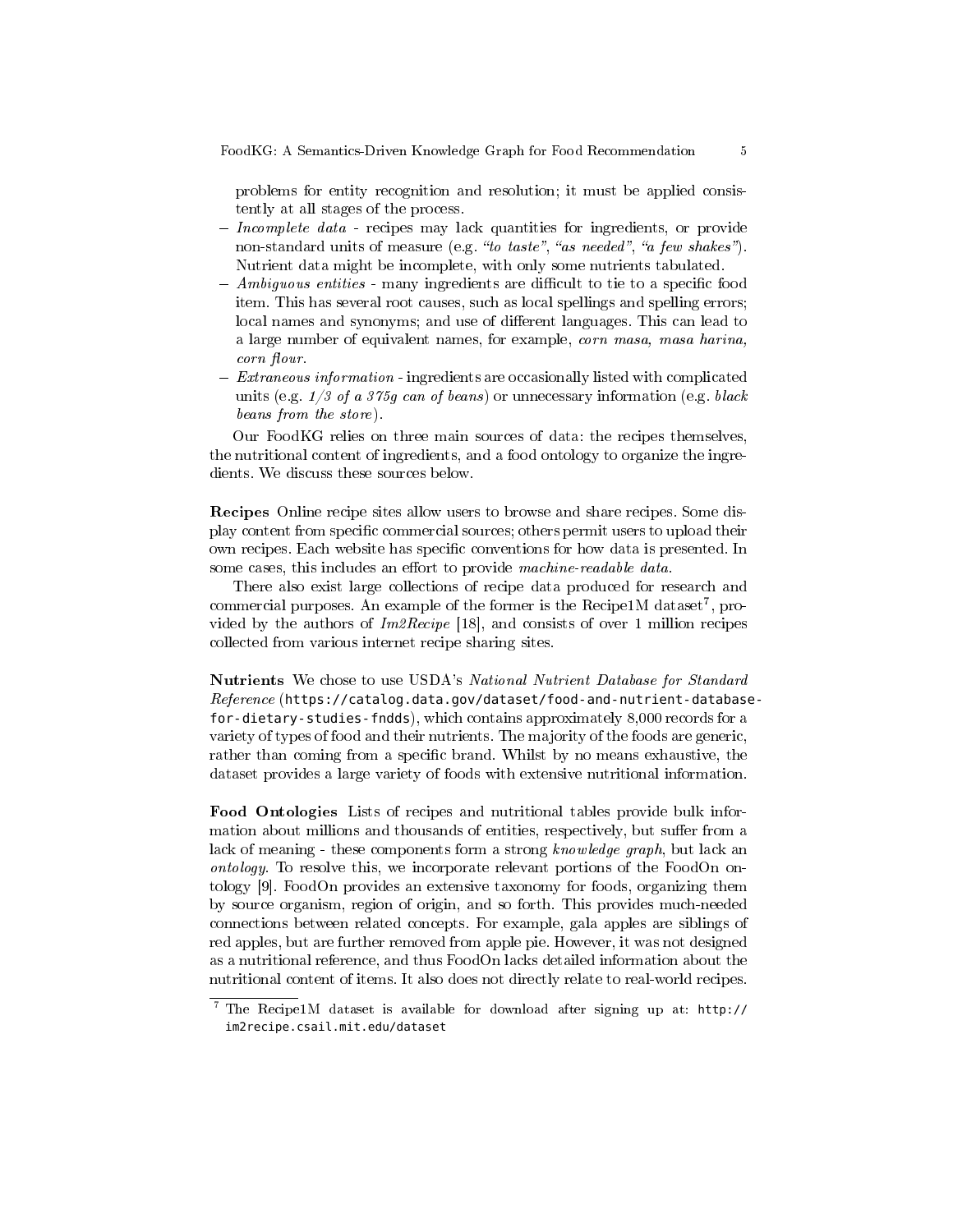Since FoodOn is a very large taxonomy, we opted to use only a small subset of it. To accomplish this, we leveraged Ontofox, a tool that extracts terms and axioms from ontologies [25]. Using the tool, we extracted all children of the food product by organism node, thus capturing a wide variety of food items in a useful hierarchical form (providing a breakdown by category of organism, group of organism, and finally a specific organism of origin).

### 4 Knowledge Graph Construction

A knowledge graph includes resources with attributes and entities, relationships between such resources, and annotations to express metadata about the resources. Our complete food knowledge graph contains several key components:

i) Recipes and their ingredients, ii) Nutritional data for individual food items, iii) Additional knowledge about foods, and iv) Linkages between the above concepts.

Recipes Each recipe describes the ingredients needed to produce a dish. Each recipe receives a unique identifier, which is accompanied by its name, any provided tags, and a set of ingredients. Each ingredient points to its name, unit, and quantity. An example of the resulting structure is provided in Figure 1.



Fig. 1. An example of an imported recipe, pruned to show only two ingredients. The ingredients have been linked to USDA records.

Individual ingredient records usually appear in the form of *(quantity, unit,* name), such as 2 cups flour or 1  $1/2$  lb cabbage, chopped. Due to the lack of context, parsing these phrases with natural language processors is difficult, and naive parsing methods fail due to minor quirks. To effectively parse such records, we utilize the following steps: 1) Parenthesized statements, such as (freshly picked) or (or chicken), are stripped. These provide additional cues to the reader, but are not strictly necessarily to understand components that make up the recipe. Similarly, any text following the first comma is dropped, as it generally describes additional qualities for the ingredient. Whilst these do have meaning, it is less significant than that of the name itself. 2) Numerical values, such as  $1/2$  or 2.5,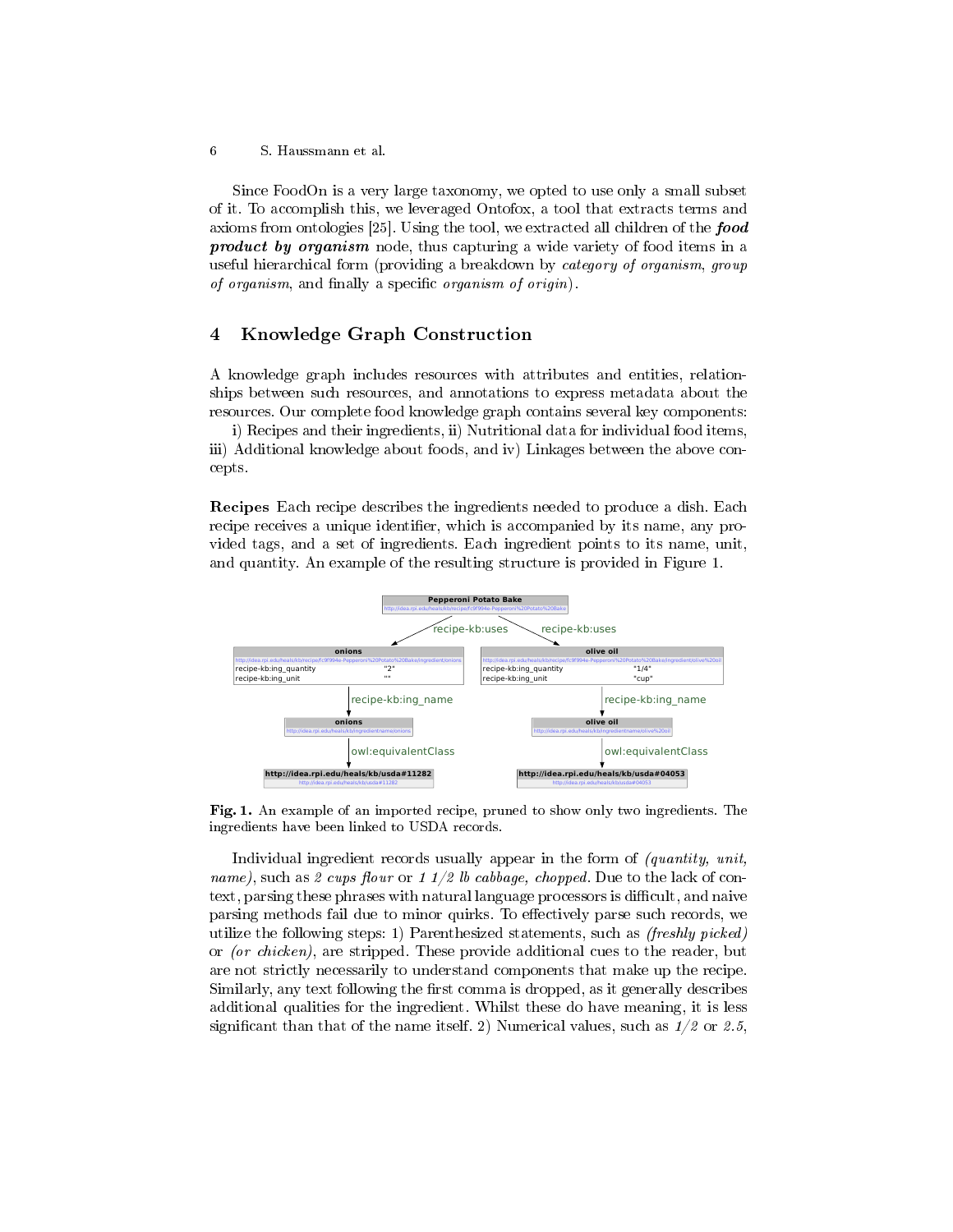are removed from the start of the string and saved as the *quantity*. The numerical value for an ingredient is, in almost all cases, found before the unit and name of the ingredient. 3) A list of units is compared against the first word in the string; if one matches, it is removed and stored as the *unit*. As when finding the quantity, this almost always succeeds; it is highly uncommon for the unit to be found anywhere but immediately after the quantity. 4) The remaining text is tokenized with the Natural Language Toolkit (NLTK; https://www.nltk.org). Adjectives that are not descriptive of color are eliminated. For example, names such as *green bell peppers* and *red onion* are preserved, whilst descriptors like fresh are eliminated. Verbs and adverbs are also eliminated, simplifying terms like *diced onion* and *minced garlic*. Text following a conjunction is removed. Finally, NLTK's *WordNetLemmatizer* is used to eliminate plurals. The resulting text is then saved as the name. Examples of inputs and results are provided in Table 1. High-quality name recognition significantly improves the quality of later results.

| Input                           | Quantity | Unit       | Name                          |
|---------------------------------|----------|------------|-------------------------------|
| 1 cup milk                      |          | cup        | milk                          |
| 1 tablespoon parsley, chopped   |          | tablespoon | parsley                       |
| 6 tablespoons red currant jelly |          |            | tablespoons red currant jelly |
| 1 cup butter, softened          |          | cup        | butter                        |

Table 1. Examples of processed ingredient data

Nutrients From recipes, we can produce a network of foods and their ingredients. However, without information about the nutritional content of each ingredient, we cannot make meaningful health-related suggestions. We use the USDA public nutrition dataset for this information. The data from USDA exists in a tabular form, describing several dozen nutritional statistics, such as calories, macro-nutrients (protein, carbohydrates, fats), and micro-nutrients (vitamins and minerals). Nutrients are provided per 100 grams of the food item. Two nonmass measurements of the food are also provided, along with the number of grams found in each measure. We make use of the Semantic Data Dictionary approach [21], which produces RDF triples from non-triple data sources. This turns our tabular data into something that can be integrated into our knowledge graph. Some examples of the data converted to the concepts in the knowledge graph can be seen in Table 2.

| id | $\deg$ description                |       |       |            | water energy protein lipid carbohydrate |
|----|-----------------------------------|-------|-------|------------|-----------------------------------------|
|    | 1001 Butter, With Salt 15.87  717 |       | 0.85  | 81.11 0.06 |                                         |
|    | $ 1009 $ Cheese, Cheddar $ 37.1 $ | 1406. | 24.04 | 33.82 1.33 |                                         |

Table 2. Example USDA data with a few food items and 5/57 nutrients.

Given this data, we can define the shape of the resulting knowledge graph via semantic relationships, as can be seen in Table 3: Column represents the column in the raw data,  $Attribute/Entity$  represents what  $rdf-type$  this food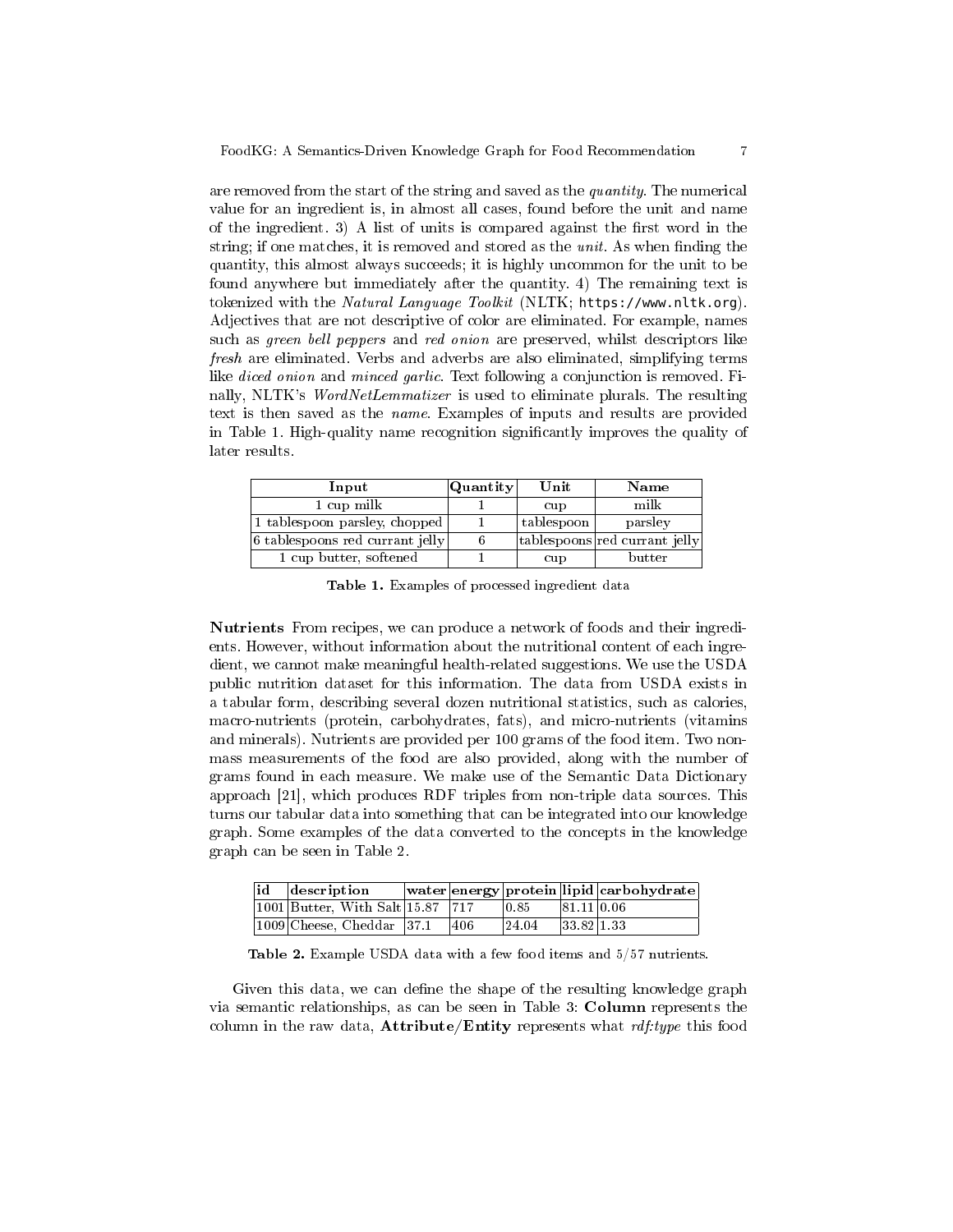item is, Unit refers to the unit of measurement for that nutrient from community accepted terminologies such as DBpedia and the Units Ontology, and Label gives a textual description for the data item that can be used in text mining and auto-completion tasks in applications that use the FoodKG.

Notice the interlinking to other ontologies in then Attribute/Entity and the Unit columns. The various prefixes<sup>8</sup> in the annotations in Table 3 points to the following ontologies:

- chebi: Chemical Entities of Biological Interest Ontology (https://www.ebi. ac.uk/chebi)
- $-dbr$ : DBpedia Resource Ontology (http://dbpedia.org/resource/)
- $s = sio$ : Semanticscience Integrated Ontology (http://semanticscience.org/ resource/)
- $e^{-i\theta}$  = envo: Environment Ontology (http://purl.obolibrary.org/obo/envo.owl#)
- foodon: Food Ontology (http://purl.obolibrary.org/obo/foodon.owl#)
- $-$  schema: Schema.org mappings (https://schema.org/)
- Column Attribute/Entity Unit Label id chebi:33290, dbr:Food USDA Id for the food description sio:StatusDescriptor Short description water envo:00002006, chebi:15377, dbr:Water dbr:Gram,  $\frac{u_{01}, u_{12}, u_{23}}{u_{01}, 0000021}$  Water (g) energy foodon:03510045 dbr:Kcal Energy (Kcal) protein dbr:Protein  $\left|\frac{\text{dbr:Gram}}{\text{uo:0000021}}\right|$ Protein (g) lipid  $\begin{vmatrix} \text{dbr:Lipid} & \text{dbr:Gram}, \ \text{uo:}0000021 & \text{uo:}0000021 \end{vmatrix}$ Lipid Total (g) carbohydrate dbr:Carbohydrate, schema:carbohydrateContent dbr:Gram,  $\begin{bmatrix} \text{u}_{01}, \text{u}_{1} & \text{u}_{11}, \\ \text{u}_{01}, \text{u}_{0000021} \end{bmatrix}$  Carbohydrate (g) sugar dbr:Sugar dbr:Sugar dbr:Gram, Sugar Total  $(g)$ calcium dbr:Calcium uo:0000022 Calcium (mg)
- $uo:$  Units Ontology (http://purl.obolibrary.org/obo/uo.owl#)

Table 3. Semantic structural representation of a subset of the USDA data.

After these annotations are completed, the semantic data dictionary conversion script is run to convert the tabular USDA data into quads, which are triples grouped into named graphs. A small piece of the high level structure of the resulting graph can be seen in Figure 2.

# 5 Knowledge Graph Augmentation

With all of the data imported, we are left with a collection of isolated islands of data. Thus, the second phase of the construction of our knowledge graph is linkage. We leverage various entity resolution techniques to automatically connect various concepts together. To ensure that the dataset can be practically

 $8$  Prefixes can be dereferenced via http://prefix.cc or http://www.ontobee.org.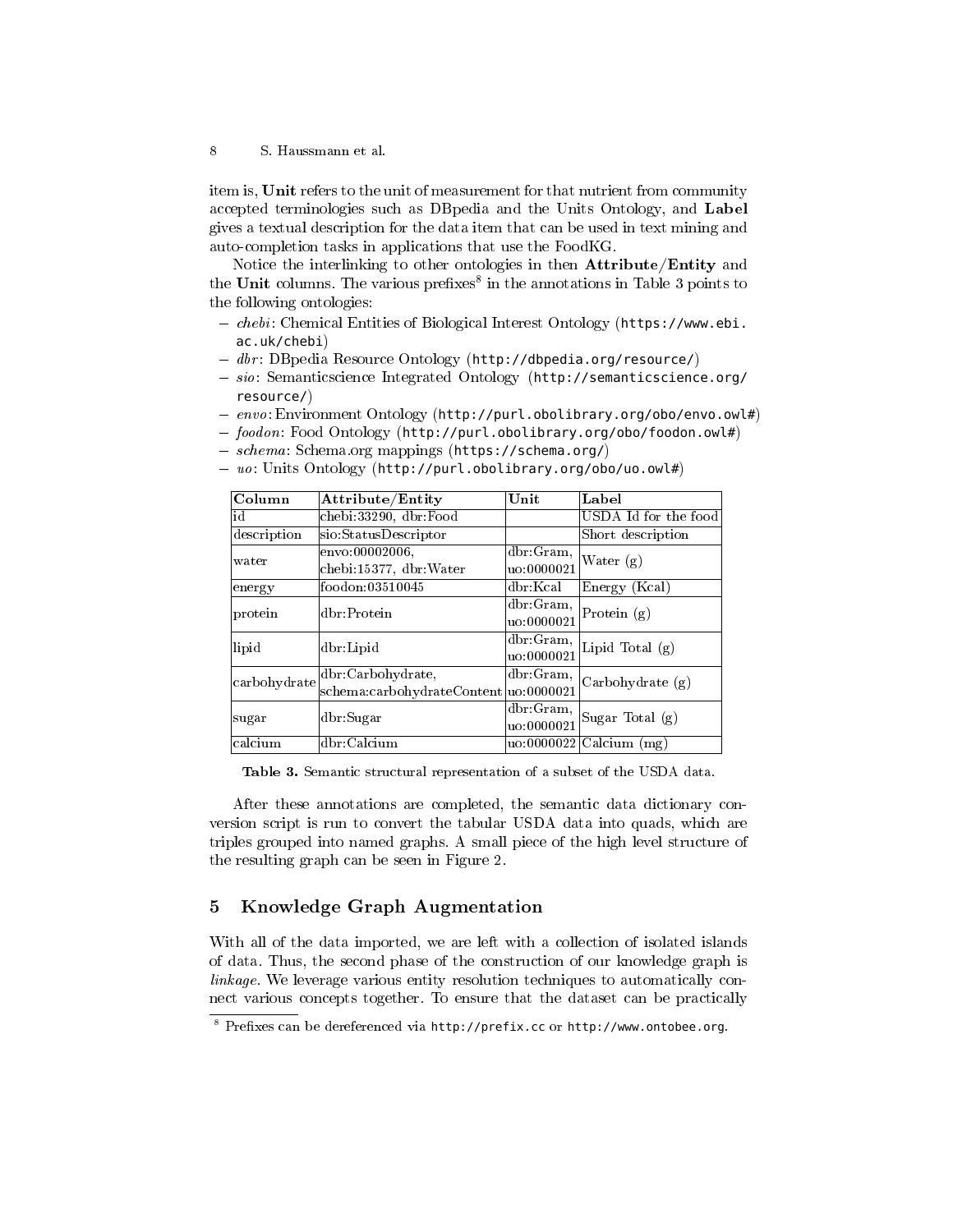

Fig. 2. An example of USDA data, pruned to display a handful of features. The prefixes usda-kb and ss refers to custom namespaces within our knowledge graph.

expanded and updated, we make use of well-studied linked data techniques to establish provenance of these derived relationships.

Entity Resolution Names are the most obvious shared attributes between our various domains of recipes, nutrients, and foods. For this reason, we have largely focused on entity resolution techniques that work on strings, such as cosine similarity, which performs quite well for matching by name, particularly after normalization. We also examined using word embeddings, such as word2vec [19] and FastText [15], with a pretrained model to resolve names. However, results were poor - likely a product of the embedding capturing only the general meaning of a statement.

**Entity Selection** We found it beneficial to limit the domain of concepts to match against, both for the sake of performance (matching is linearly expensive with respect to the number of entities) and to maximize accuracy (more spurious entities to match against cause more false positives). The exact manner in which this is done depends on the datasets being compared.

For instance, many categories of food are rarely seen as ingredients - but, critically, have names that are similar to kinds of food that are relevant. The USDA's Standard Reference contains a large number of entries about baby food, with names such as 'Babyfood, juice, apple' and 'Babyfood, meat, lamb, strained'. We remove such entries, since they cause problems with linkage of ingredients. For example, the former will match the 'apple juice' ingredient in a recipe, but is it unlikely that the recipe is referring to babyfood. We similarly remove categories such as fast food and sweets - although even this is not entirely straightforward. For example, "brown sugar" is lumped in with jelly beans and candy bars, but it is desirable to retain it in the FoodKG. We also ignore text beyond the third comma, as we found that the distinctions between entities becomes insignicant at that point; doing so also speeds up the linkage process.

Other sources of data are signicantly broader; as an example, we experimented with linking into the DBpedia knowledge graph. Unfortunately, many entities in the DBpedia dataset are incompletely or inaccurately typed; nonfoods have the Food type, and many edible items lack it. Therefore, we opted to use heuristics to select for potential ingredients. All DBpedia resources marked as **ingredient0f** were included, as was anything with a *carbohydrate* value. This tended to produce a subset of actual food items, and whilst it resulted in the loss of some entities, it also eliminated a large number of erroneous choices.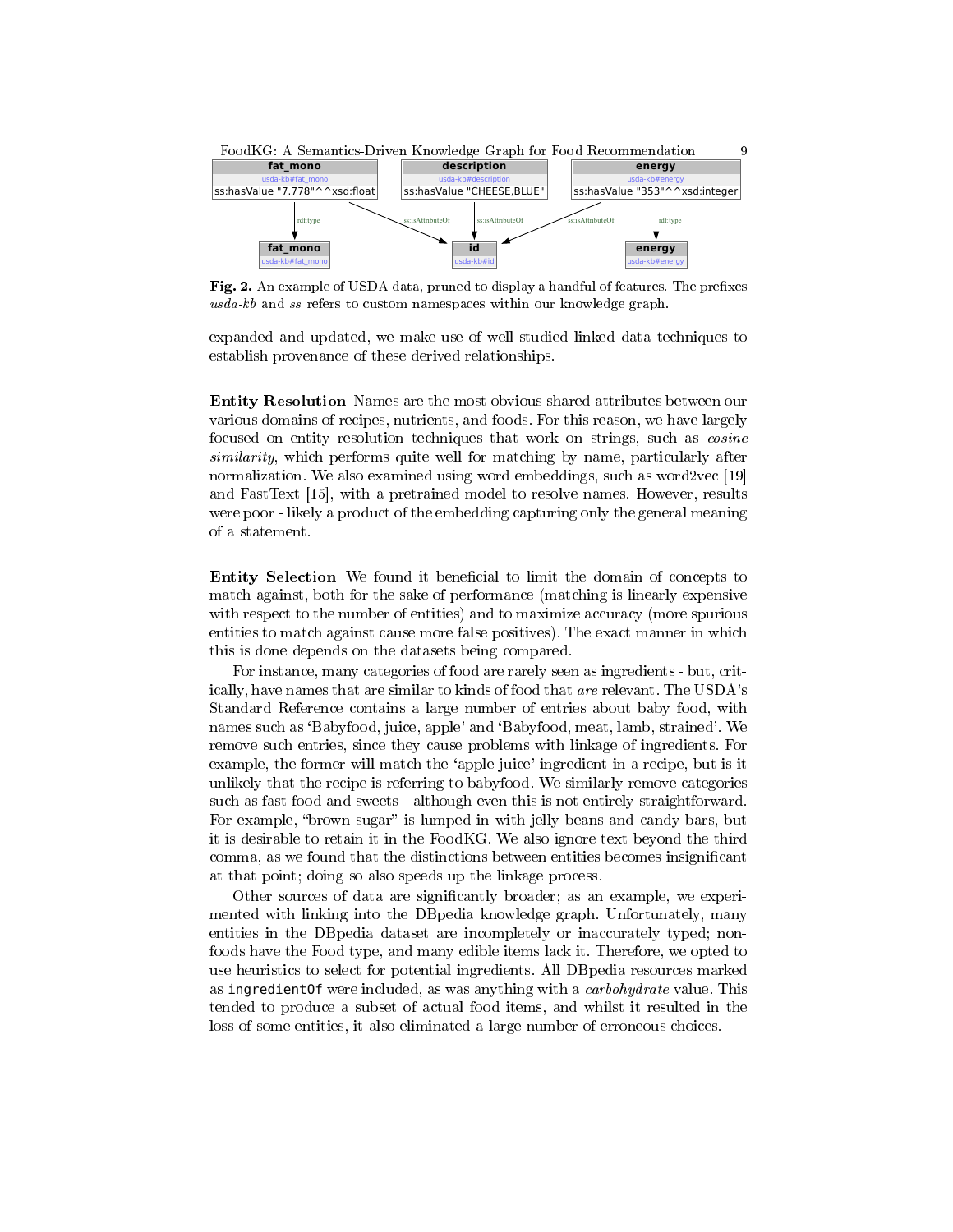Provenance and Publication Information To provide clear provenance for every claim made in our knowledge graph - including both imported knowledge and inferred linkages - we have made extensive and consistent use of the RDF Nanopublication specification [12]. Nanopublications represent atomic units of publishable information, attaching information about where it came from and  $who/what$  published it. They express this knowledge via linked data, using four named graphs:

i) The assertions graph contains the claims being made. For a recipe, this includes a title, tags (if any), and ingredients. Ingredients are described by their name, unit, and quantity. ii) The *provenance* graph contains information about where the assertions were derived from. For a recipe, this could be the URL from which data was retrieved, or any other reference that points back to the original data. iii) The *publication info* graph explains who created the nanopublication. For example, the linkages we form are collected into a single nanopublication; the publication info remarks that our linker tool generated the linkages. iv) The head graph ties the prior three graphs together, making it possible to find the three components.

# 6 Application of the Food Knowledge Graph

### 6.1 Answering Competency Questions in SPARQL

In order to evaluate the knowledge graph, we establish several competency questions that address its possible applications. Our first competency question is "What recipes contain beef?" which would return a list of all recipes in the knowledge graph that are linked to some entity 'beef' in the knowledge graph. This covers the simple case of understanding what ingredients are found in what recipes in the knowledge graph. The second competency question, What recipes contain beef, carrots, and potatoes?" takes this a step further by asking for recipes that contain multiple ingredients. This type of question mimics the functionality of traditional recipe sharing websites, where users can look for recipes containing certain types of ingredients. Our third competency question is What recipes contain bananas that do not contain walnuts?" as can be seen in Listing 1.1. This evaluates the ability of our knowledge graph to return recipes that, in addition to containing certain ingredients, do not contain others. This is especially relevant in cases of allergies or dislikes of certain foods. We can further extend this kind of thinking to nutritional information, based on the knowledge graph's health information from the USDA. This brings us to our fourth competency question, "What recipes that have chicken are low in sugar?" as can be seen in Listing 1.2. This and similar kinds of questions address the application of the knowledge graph to assisting with certain health conditions like diabetes or hypertension that place restrictions on nutritional intake. Currently, this question is answered by using glycemic index information which was manually added by hand to certain ingredients. This approach clearly has its limitations, however, since not all ingredients have a glycemic index and ingredient amounts are not considered in this calculation. Our final competency question is "What recipes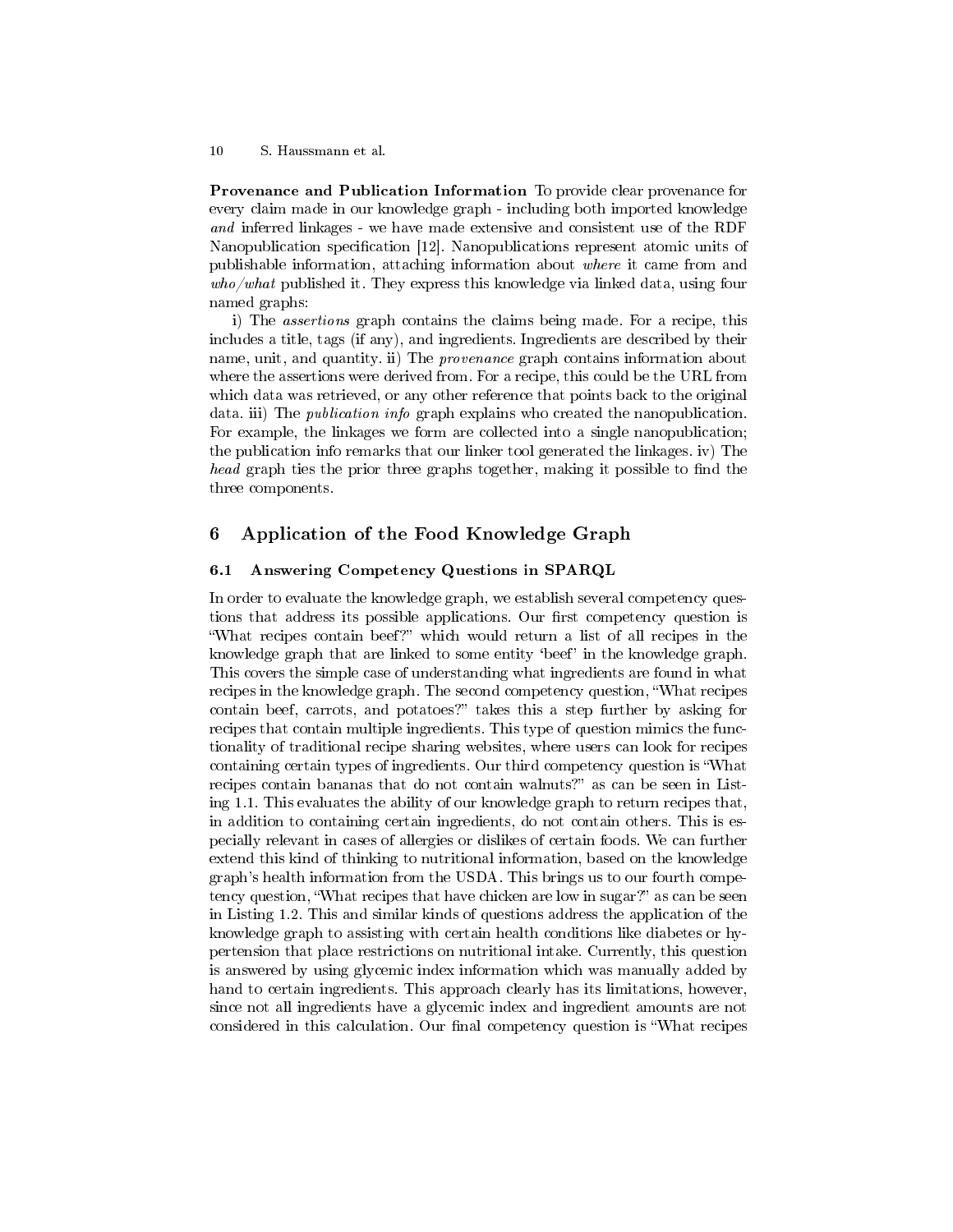are vegan?" Since the knowledge graph structures its knowledge of ingredients in a hierarchical way, it can determine whether certain ingredients fall into certain categories like animal products for vegetarian/vegan diets or pork products for religious restrictions, as a more specific example.

Each of these questions can be answered by querying the underlying ontology using SPARQL, since information like the relationships between recipes and ingredients is encoded directly within the ontology. An example query for the third and fourth competency questions are structured as follows.

```
@PREFIX food: <http://purl.org/heals/food/>
@PREFIX ingredient: <http://purl.org/heals/ingredient/>
SELECT DISTINCT ?recipe
WHERE {
    ?recipe food:hasIngredient ingredient:Banana .
    FILTER NOT EXISTS {
        ?recipe food:hasIngredient ingredient:Walnut .}
}
```
Listing 1.1. SPARQL query for retrieving a food for a person with an allergy

```
@PREFIX food: <http://purl.org/heals/food/>
@PREFIX ingredient: <http://purl.org/heals/ingredient/>
SELECT distinct ?recipe
WHERE {
    ?recipe food:hasIngredient ingredient:Chicken .
    FILTER NOT EXISTS{
        ?recipe food:hasIngredient ?ingredient .
        ?ingredient food:hasGlycemicIndex ?GI .
        FILTER (?GI >= 50)}
}
```
Listing 1.2. SPARQL query for retrieving a food with a low glycemic index

#### 6.2 Answering Competency Questions in Natural Language

We demonstrate another potential use of our FoodKG for answering natural language questions over knowledge graphs, aka, knowledge base question answering (KBQA). Given questions in natural language, our goal here is to automatically find answers from the underlying knowledge graph.

Since there does not exist a Food Q&A dataset related to ingredients, nutrients and recipes, we choose to create a synthetic Q&A dataset based on our FoodKG using a set of manually designed question templates. We create three types of competency questions with increasing levels of complexity using various templates. Table 4 shows the question templates and data statistics of the created dataset. The simple questions, e.g., "How much sugar is in cheese, cream, fat free?", are created based on the USDA data and require only one hop reasoning.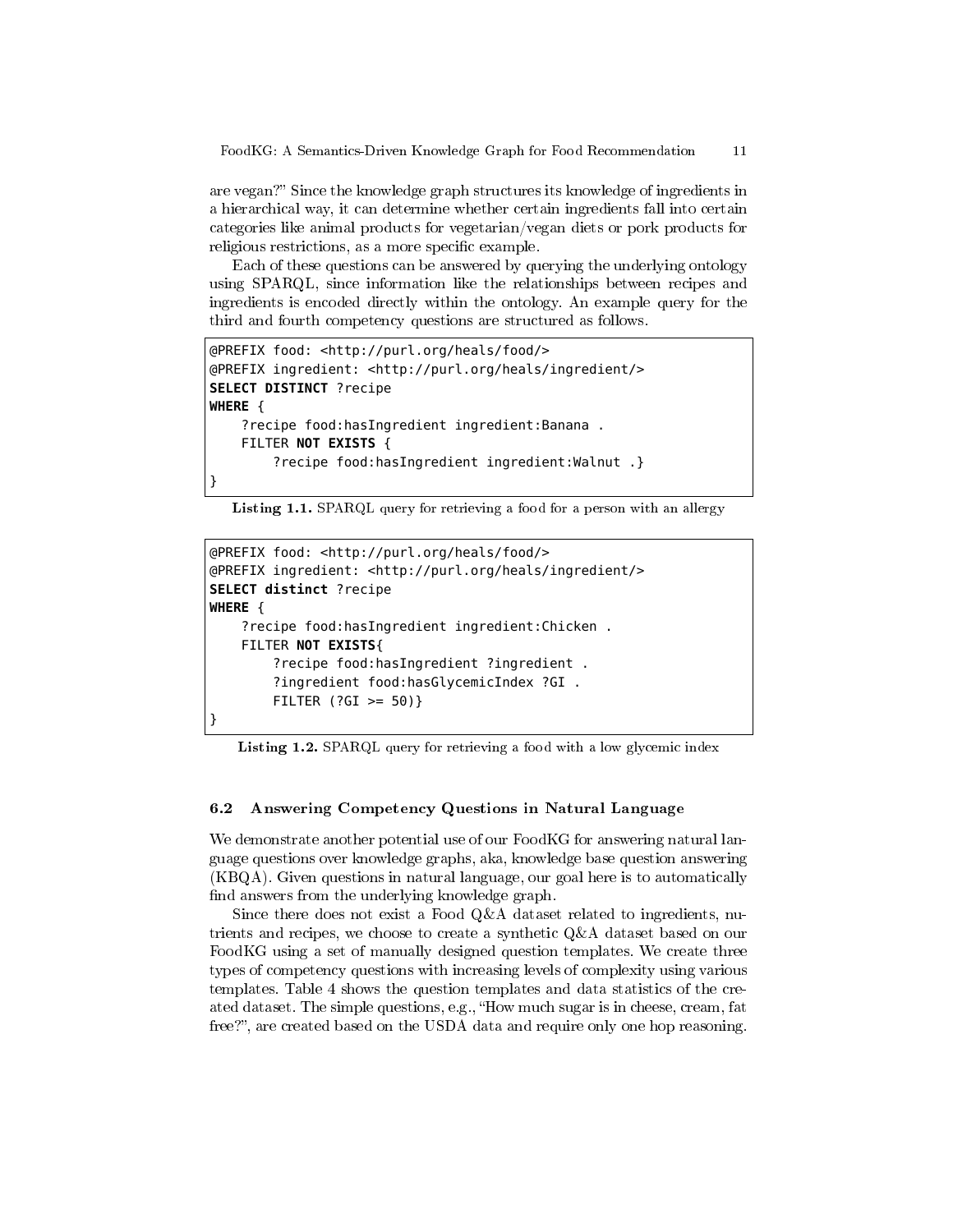The comparison questions, e.g., "Salt, table or syrups, table blends, pancake, which has less energy?", can be regarded as a composition of two simple questions. The third type of questions we create are those with constraints, e.g., "What Laotian dishes can I make with sugar, water, oranges?"; these queries are based on the Recipe1M data and are similar to those in Section 6.1. To create the dataset, we first sample several subgraphs from the FoodKG. For each subgraph, we then randomly sample a question template from our predefined template pool and fill the slots with KG entities and relations.

| Competency<br>Questions | Question Template Examples                                                             | Size   | Knowledge Source     |
|-------------------------|----------------------------------------------------------------------------------------|--------|----------------------|
| Simple                  | How much $\{$ nutrient $\}$<br>is in {ingredient}?                                     | 12.661 | <b>USDA</b>          |
| Comparison              | $\{\text{ingreatient1}\}$ or $\{\text{ingreatient2}\},\$<br>which has less {nutrient}? | 5,565  | USDA                 |
| Constraint              | What {tag} dishes can I<br>make with {ingredient list}?                                | 6,359  | Recipel <sub>M</sub> |

Table 4. Data statistics of the created synthetic Q&A dataset.

Experiments Our Q&A system consists of three components which are the question type classifier, topic entity predictor and  $KBA$  model. Given a natural language question, e.g., "how much sugar is in Cheese, Blue?", the question type classifier is intended to determine the question type which is 'simple' in this case. Then the *topic entity predictor* is applied to detect the topic entity mentioned in the question which is 'Cheese, Blue' and links it to the FoodKG. Finally, the KBQA model is called to retrieve answers from the KG subgraph surrounding the topic entity `Cheese, Blue'.

In our experiments, we only evaluate the  $KBQA \ model$  which is the most crucial component in our Q&A system. We compare a simple Bag-of-Word vectors based method (BOW) and our state-of-the-art neural network-based method (BAMnet) [6]. In both methods, we encode the question and each candidate answer within the KG subgraph surrounding the topic entity into the same embedding space, and then compute the cosine similarity score between them using a dot product. Candidate answers whose similarity scores are above a certain threshold are returned as predicted answers. The major difference between the two methods is that in BOW, the question and candidate answers are encoded independently as the average of the pretrained word embeddings, while in BAMnet, a more sophisticated neural network module is used to encode them jointly by considering the two-way flow of interactions between them. For more details, please refer to [6]. We split the dataset into training  $(50\%)$ , development  $(20\%)$ and test set (30%).

| Methods       |      | $ \text{Simple} $ Comparison $ \text{Constant} $ Overall |      |      |
|---------------|------|----------------------------------------------------------|------|------|
| <b>BOW</b>    | 13.7 | 49.6                                                     | 30 O | 26.0 |
| <b>BAMnet</b> | 99.8 | 100.0                                                    | 82.6 | 95.5 |

Table 5. Experimental results (F1-scores) on the synthetic Q&A test set.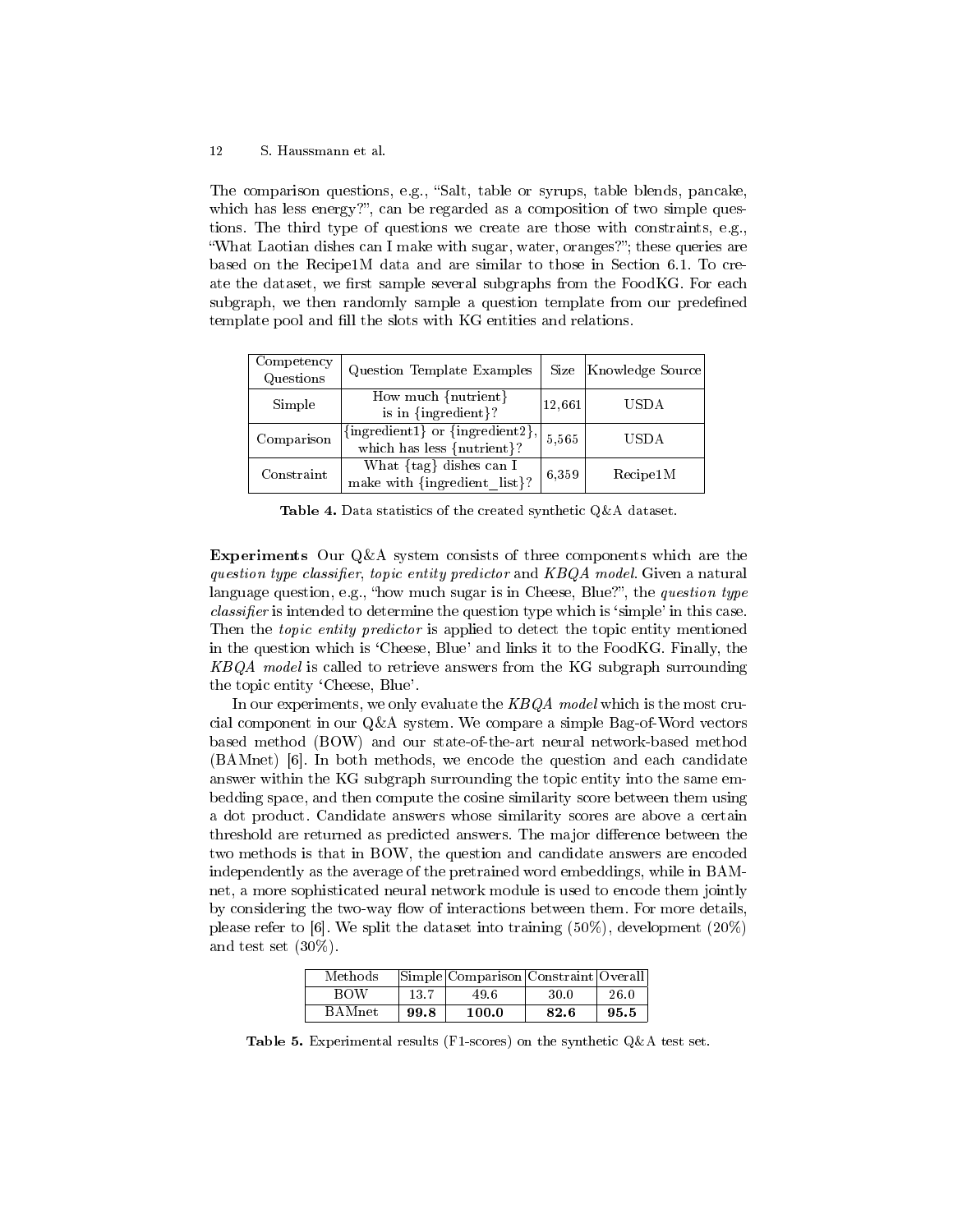Table 5 shows the results of two methods on the synthetic Q&A test set where we assume that gold topic entities and question types are known beforehand. As we can observe, even though the questions are created using predefined templates and there is no lexical gap between the questions and the KG (i.e., we use the exact entity and relation names to fill the question templates), the BOW method does not perform well. However, our BAMnet method perform very well on this dataset. Moreover, among the three types of questions, those with constraints are the most challenging. Future directions include creating more realistic and complex questions with more diverse templates and lexical gap.

#### 7 Resource

Our FoodKG resource website at **https://foodkg.github.io** links to all the resources, which include the FoodKG knowledge graph, the automated scripts to construct the KG, the whattomake application, the natural language querying application, and accompanying documentation. Using the FoodKG, we can answer complex questions related to recipes, ingredients, nutrition and food substitutions that can power applications that target healthy lifestyle behaviors. The SPARQL queries and the source code for the two applications illustrated in Section 6 are also made available.

Maintenance: The FoodKG is part of the RPI-IBM Health Empowerment through Analytics Learning and Semantics (HEALS) project (https://idea.tw.rpi. edu/projects/heals), and we expect to support this project actively for the next 3-7 years. We anticipate that these public tools will be useful for anyone aiming to build an integrated knowledge graph for food. As observed in Fig. 3, our resulting FoodKG spans over 67 million triples (obtained by adding all of the triples comprising the USDA, Recipe1M and FoodOn KG subsets, and the linkages between them). Various other statistics are also shown in the figure.



Fig. 3. An overview of the food knowledge graph (FoodKG).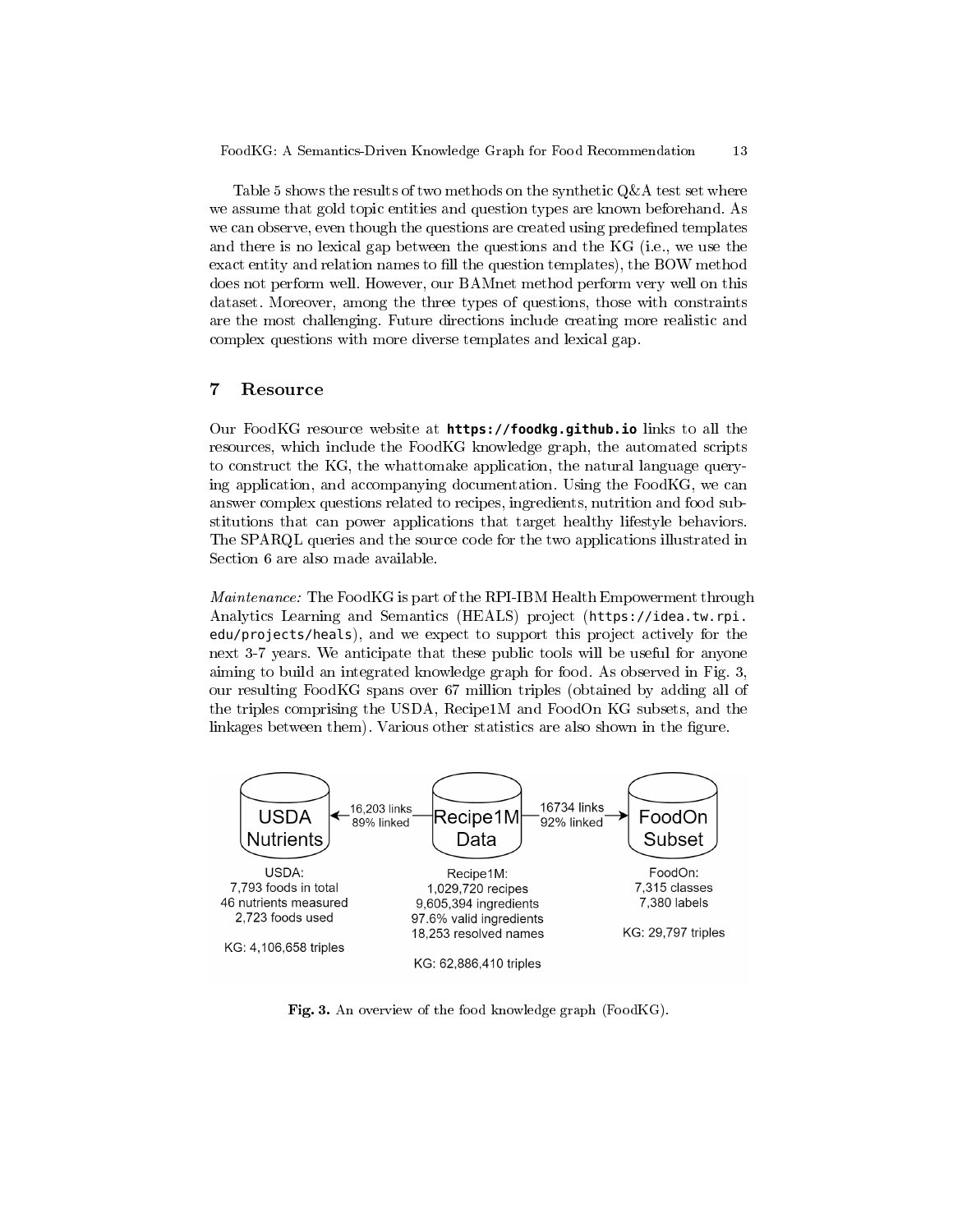Description: An overview of how to construct the FoodKG with provenance is clearly explained at https://foodkg.github.io/foodkg.html. The FoodKG github repository (https://github.com/foodkg/foodkg.github.io) contains step-by-step instructions to generate the entire FoodKG, resulting in serialized RDF triples. As outlined in Section 4, the input data is in various formats (e.g., USDA is in CSV, Recipe1M data is in JSON, and other ontologies in RDF/OWL), which we map to RDF. The output of the KG construction is RDF; more specifically, the output is in the NanoPublications format  $[12]$ , which includes the corresponding assertion, provenance, and publication information, as outlined in Section 5. The output of the scripts include the following serialized RDF files (in .trig format) spanning 67 million triples: i) usda-links.trig, ii) foodon-links.trig, iii) foodkg-core.trig. We do not directly provide the final RDF data, due to the terms of the Recipe1M data. However, our Github code and step-wise instructions can generate the KG exactly as described herein. We believe that generating a KG programmatically for a food knowledge graph has several benefits over supporting a public SPARQL endpoint or a compressed dump of the graph: (1) additional means of enriching the KG programmatically, (2) possibility to tap into various sources of data, (3) clean handling of intellectual property in the ever-changing and complex rights management landscape.

The whattomake app (https://foodkg.github.io/whattomake.html), described in Section 6.1, includes comprehensive documentation, sample SPARQL queries, and three food resources: i) http://purl.org/heals/foodon (a subset of the FoodOn we used in our mappings), ii) http://purl.org/heals/food, and iii) http://purl.org/heals/ingredient.

Finally, the KBQA application (https://foodkg.github.io/kbqa.html) includes documentation on how to query the FoodKG using natural language questions. We currently support three types of questions, namely simple, comparison and constraint-based as described in Section 6.2.

# 8 Conclusions and Future Work

It is evident that information on food, while readily available on the Web, requires individuals to combine information from various sources in order to decide what to eat. To address the issue of aggregating all the pertinent information on food in a manner that is consumable by an individual specific to their health and taste preferences, we have created an integrated knowledge graph for food, which can be used to suggest healthier food and restaurant menu item alternatives. We model structured sources in terms of a target ontology, and augment the knowledge graph with other unstructured sources.

More specifically, we extract the relevant data on food from authoritative sources such as the USDA, as well as online recipe sources. We apply a semantics based extract-transform-load procedure to structure the food knowledge using our ontology as well as community accepted terminologies, and link to relevant FoodOn and nutrient resources to support further exploration and augmentation of the FoodKG. The linkages to these resources are done using techniques involv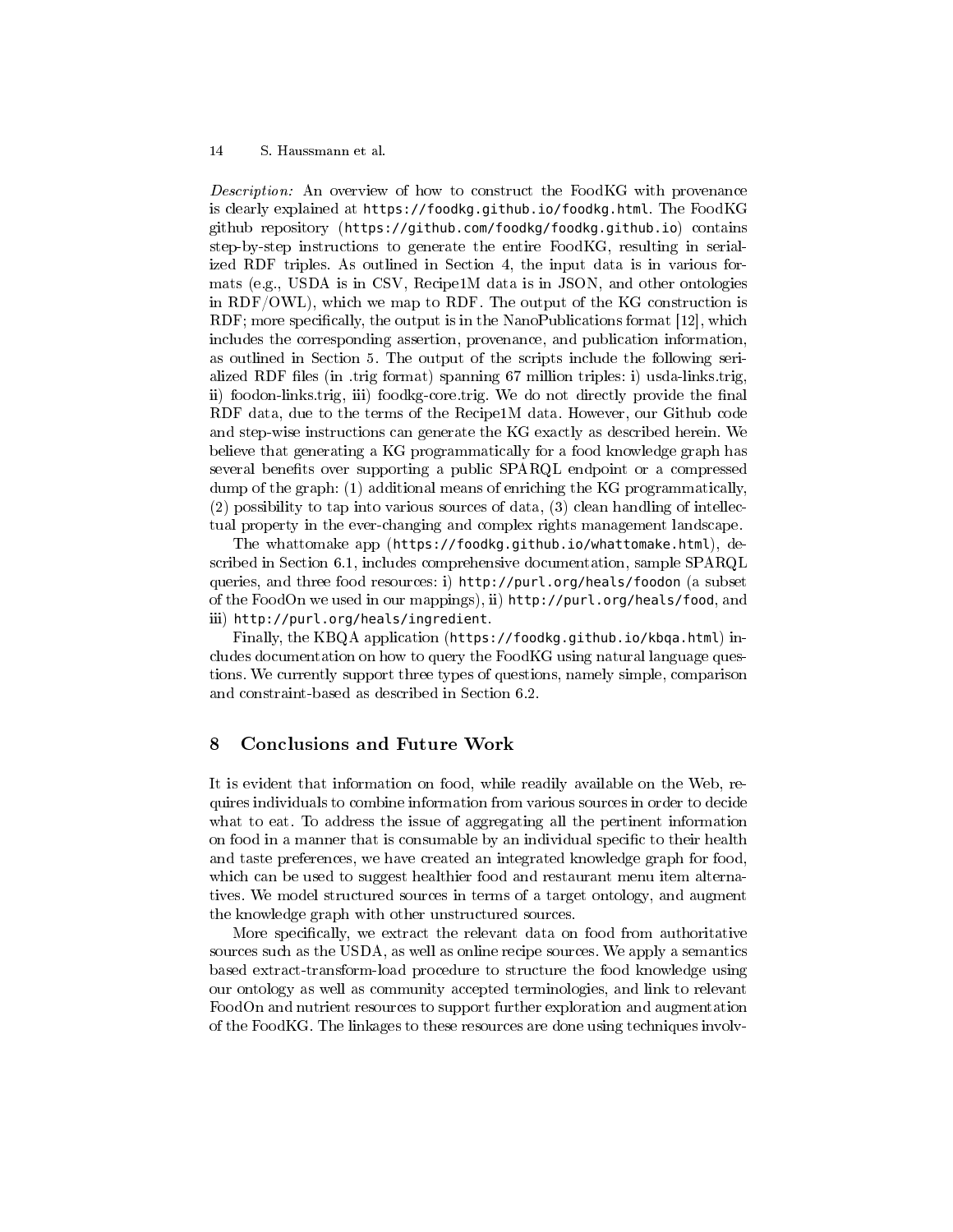ing lexical similarity and string matching to find non-perfect matches between sets of data that frequently lack perfect pairings.

Our FoodKG is a valuable resource for the primary task of food recommendation. At the same time, it can also be used as a benchmark dataset to test various entity resolution and semantic linking methods for recipes, ingredients, units, and so on. In the future, we plan to further leverage the food knowledge graph and relationships between ingredients and recipes to develop novel ingredient and recipe embedding models to produce more meaningful representations for food recommendation. Since our ultimate objective is to provide personalized food recommendations to everyday individuals that consider both their health and lifestyle preferences, we see the need for the food knowledge graph to support competency questions that involve more subjective concepts like 'convenient', 'affordable', 'spicy', and 'refreshing'. We also plan to continue to extend our ontology and knowledge sources, as well as explore novel food embeddings that leverage the relationships captured in the food knowledge graph. In conclusion, we have presented a reusable methodology that integrates information on food into a knowledge graph.

### Acknowledgements

This work is partially supported by IBM Research AI through the AI Horizons Network.

### References

- 1. American Diabetes Association: 4. lifestyle management. Diabetes Care  $40(Supplement 1), S33-S43 (2017)$
- 2. Auer, S., Bizer, C., Kobilarov, G., Lehmann, J., Cyganiak, R., Ives, Z.: Dbpedia: A nucleus for a web of open data. In: The semantic web. Springer (2007)
- 3. Batista, F., Pardal, J.P., Mamede, P.V.N., Ribeiro, R.: Ontology construction: cooking domain. Articial Intelligence: Methodology, Systems, and Applications 41,  $1-30$  (2006)
- 4. Boulos, M., Yassine, A., Shirmohammadi, S., Namahoot, C., Brückner, M.: Towards an "internet of food": food ontologies for the internet of things. Future Internet  $7(4)$ , 372-392 (2015)
- 5. Cantais, J., Dominguez, D., Gigante, V., Laera, L., Tamma, V.: An example of food ontology for diabetes control. In: ISWC workshop on Ontology Patterns for the Semantic Web (2005)
- 6. Chen, Y., Wu, L., Zaki, M.J.: Bidirectional attentive memory networks for question answering over knowledge bases. In: Annual Conference of the North American Chapter of the Association for Computational Linguistics (2019)
- 7. Clunis, J.: Designing an ontology for managing the diets of hypertensive individuals. International Journal on Digital Libraries pp. 1-16 (2018)
- 8. DeSalvo, K., Olson, R., Casavale, K.: Dietary guidelines for americans. JAMA 315(5),  $457-458$  (2016)